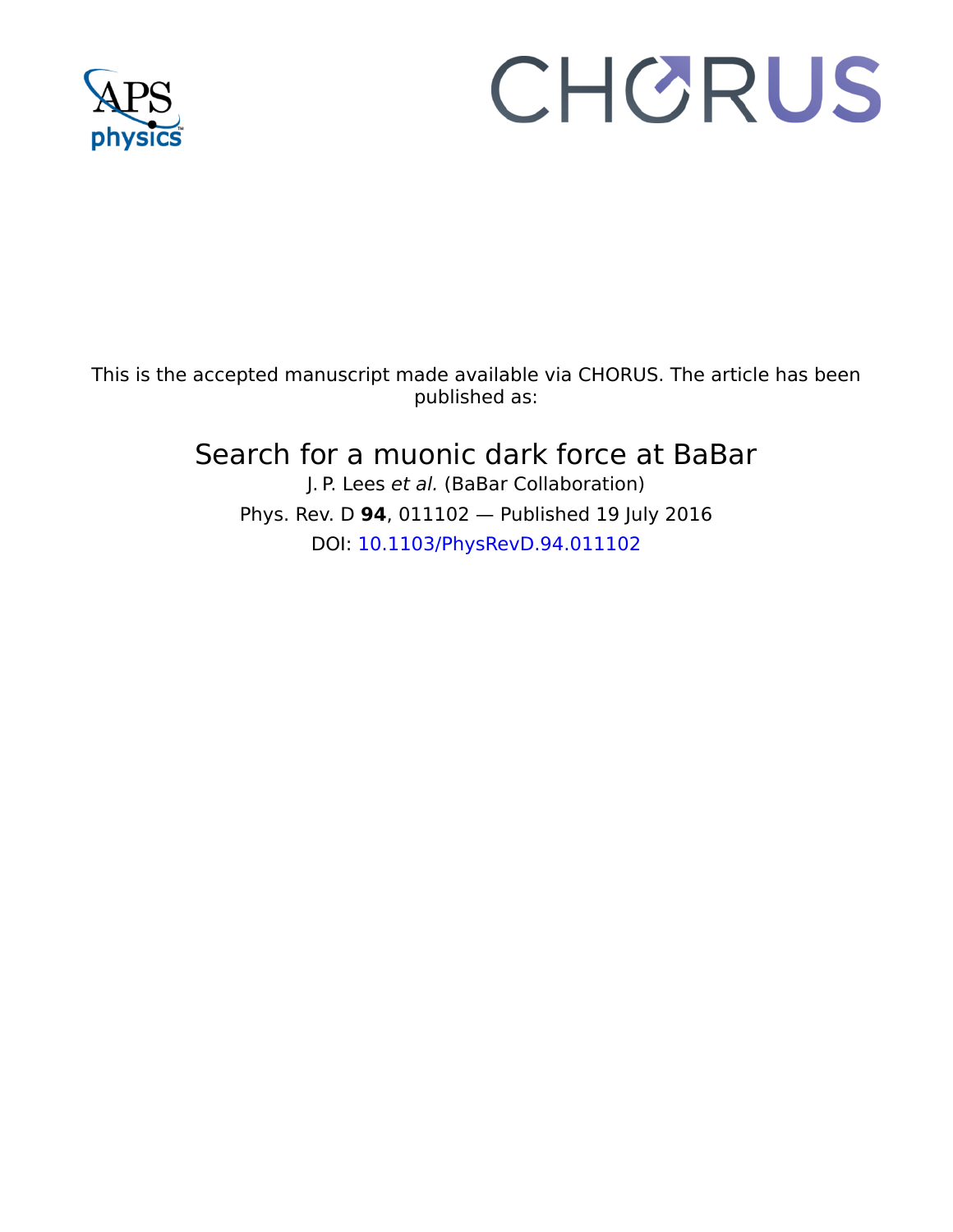## Search for a muonic dark force at BABAR

J. P. Lees,<sup>1</sup> V. Poireau,<sup>1</sup> V. Tisserand,<sup>1</sup> E. Grauges,<sup>2</sup> A. Palano,<sup>3</sup> G. Eigen,<sup>4</sup> D. N. Brown,<sup>5</sup> Yu. G. Kolomensky,<sup>5</sup> H. Koch, <sup>6</sup> T. Schroeder, <sup>6</sup> C. Hearty, <sup>7</sup> T. S. Mattison, <sup>7</sup> J. A. McKenna, <sup>7</sup> R. Y. So, <sup>7</sup> V. E. Blinov<sup>abc</sup>, <sup>8</sup> A. R. Buzykaev<sup>a</sup>,<sup>8</sup> V. P. Druzhinin<sup>ab</sup>,<sup>8</sup> V. B. Golubev<sup>ab</sup>,<sup>8</sup> E. A. Kravchenko<sup>ab</sup>,<sup>8</sup> A. P. Onuchin<sup>abc</sup>,<sup>8</sup> S. I. Serednyakov<sup>ab</sup>, <sup>8</sup> Yu. I. Skovpen<sup>ab</sup>, <sup>8</sup> E. P. Solodov<sup>ab</sup>, <sup>8</sup> K. Yu. Todyshev<sup>ab</sup>, <sup>8</sup> A. J. Lankford, <sup>9</sup> J. W. Gary, <sup>10</sup> O. Long,<sup>10</sup> A. M. Eisner,<sup>11</sup> W. S. Lockman,<sup>11</sup> W. Panduro Vazquez,<sup>11</sup> D. S. Chao,<sup>12</sup> C. H. Cheng,<sup>12</sup> B. Echenard,<sup>12</sup> K. T. Flood,<sup>12</sup> D. G. Hitlin,<sup>12</sup> J. Kim,<sup>12</sup> T. S. Miyashita,<sup>12</sup> P. Ongmongkolkul,<sup>12</sup> F. C. Porter,<sup>12</sup> M. Röhrken,<sup>12</sup> Z. Huard,<sup>13</sup> B. T. Meadows,<sup>13</sup> B. G. Pushpawela,<sup>13</sup> M. D. Sokoloff,<sup>13</sup> L. Sun,<sup>13,\*</sup> J. G. Smith,<sup>14</sup> S. R. Wagner,<sup>14</sup> D. Bernard,<sup>15</sup> M. Verderi,<sup>15</sup> D. Bettoni<sup>a</sup>,<sup>16</sup> C. Bozzi<sup>a</sup>,<sup>16</sup> R. Calabrese<sup>ab</sup>,<sup>16</sup> G. Cibinetto<sup>ab</sup>,<sup>16</sup> E. Fioravanti<sup>ab</sup>,<sup>16</sup> I. Garzia<sup>ab</sup>,<sup>16</sup> E. Luppi<sup>ab</sup>,<sup>16</sup> V. Santoro<sup>a</sup>,<sup>16</sup> A. Calcaterra,<sup>17</sup> R. de Sangro,<sup>17</sup> G. Finocchiaro,<sup>17</sup> S. Martellotti,<sup>17</sup> P. Patteri,<sup>17</sup> I. M. Peruzzi,<sup>17</sup> M. Piccolo,<sup>17</sup> A. Zallo,<sup>17</sup> S. Passaggio,<sup>18</sup> C. Patrignani,<sup>18,†</sup> B. Bhuyan,<sup>19</sup> U. Mallik,<sup>20</sup> C. Chen,<sup>21</sup> J. Cochran,<sup>21</sup> S. Prell,<sup>21</sup> H. Ahmed,<sup>22</sup> A. V. Gritsan,<sup>23</sup> N. Arnaud,<sup>24</sup> M. Davier,<sup>24</sup> F. Le Diberder,<sup>24</sup> A. M. Lutz,<sup>24</sup> G. Wormser,<sup>24</sup> D. J. Lange,<sup>25</sup> D. M. Wright,<sup>25</sup> J. P. Coleman,<sup>26</sup> E. Gabathuler,<sup>26</sup> D. E. Hutchcroft,<sup>26</sup> D. J. Payne,<sup>26</sup> C. Touramanis,<sup>26</sup> A. J. Bevan,<sup>27</sup> F. Di Lodovico,<sup>27</sup> R. Sacco,<sup>27</sup> G. Cowan,<sup>28</sup> Sw. Banerjee,<sup>29</sup> D. N. Brown,<sup>29</sup> C. L. Davis,<sup>29</sup> A. G. Denig,<sup>30</sup> M. Fritsch,<sup>30</sup> W. Gradl,<sup>30</sup> K. Griessinger,<sup>30</sup> A. Hafner,<sup>30</sup> K. R. Schubert,<sup>30</sup> R. J. Barlow,<sup>31,‡</sup> G. D. Lafferty,<sup>31</sup> R. Cenci,<sup>32</sup> A. Jawahery,<sup>32</sup> D. A. Roberts,<sup>32</sup> R. Cowan,<sup>33</sup> R. Cheaib,<sup>34</sup> S. H. Robertson,<sup>34</sup> B. Dey<sup>a</sup>,<sup>35</sup> N. Neri<sup>a</sup>,<sup>35</sup> F. Palombo<sup>ab</sup>,<sup>35</sup> L. Cremaldi,<sup>36</sup> R. Godang,<sup>36, §</sup> D. J. Summers,<sup>36</sup> P. Taras,<sup>37</sup> G. De Nardo,<sup>38</sup> C. Sciacca,<sup>38</sup> G. Raven,<sup>39</sup> C. P. Jessop,<sup>40</sup> J. M. LoSecco,<sup>40</sup> K. Honscheid,<sup>41</sup> R. Kass,<sup>41</sup> A. Gaz<sup>a</sup>,<sup>42</sup> M. Margoni<sup>ab</sup>,<sup>42</sup> M. Posocco<sup>a</sup>,<sup>42</sup> M. Rotondo<sup>a</sup>,<sup>42</sup> G. Simi<sup>ab</sup>,<sup>42</sup> F. Simonetto<sup>ab</sup>,<sup>42</sup> R. Stroili<sup>ab</sup>,<sup>42</sup> S. Akar,<sup>43</sup> E. Ben-Haim,<sup>43</sup> M. Bomben,<sup>43</sup> G. R. Bonneaud,<sup>43</sup> G. Calderini,<sup>43</sup> J. Chauveau,<sup>43</sup> G. Marchiori,<sup>43</sup> J. Ocariz,<sup>43</sup> M. Biasini<sup>ab</sup>,<sup>44</sup> E. Manoni<sup>a</sup>,<sup>44</sup> A. Rossi<sup>a</sup>,<sup>44</sup> G. Batignani<sup>ab</sup>,<sup>45</sup> S. Bettarini<sup>ab</sup>,<sup>45</sup> M. Carpinelli<sup>ab</sup>,<sup>45,</sup> I G. Casarosa<sup>ab</sup>,<sup>45</sup> M. Chrzaszcz<sup>a</sup>,<sup>45</sup> F. Forti<sup>ab</sup>,<sup>45</sup> M. A. Giorgi<sup>ab</sup>,<sup>45</sup> A. Lusiani<sup>ac</sup>,<sup>45</sup> B. Oberhof<sup>ab</sup>,<sup>45</sup> E. Paoloni<sup>ab</sup>,<sup>45</sup> M. Rama<sup>a</sup>,<sup>45</sup> G. Rizzo<sup>ab</sup>,<sup>45</sup> J. J. Walsh<sup>a</sup>,<sup>45</sup> A. J. S. Smith,<sup>46</sup> F. Anulli<sup>a</sup>,<sup>47</sup> R. Faccini<sup>ab</sup>,<sup>47</sup> F. Ferrarotto<sup>a</sup>,<sup>47</sup> F. Ferroni<sup>ab</sup>,<sup>47</sup> A. Pilloni<sup>ab</sup>,<sup>47</sup> G. Piredda<sup>a</sup>,<sup>47</sup> C. Bünger,<sup>48</sup> S. Dittrich,<sup>48</sup> O. Grünberg,<sup>48</sup> M. Heß,<sup>48</sup> T. Leddig,<sup>48</sup> C. Voß,<sup>48</sup> R. Waldi,<sup>48</sup> T. Adye,<sup>49</sup> F. F. Wilson,<sup>49</sup> S. Emery,<sup>50</sup> G. Vasseur,<sup>50</sup> D. Aston,<sup>51</sup> C. Cartaro,<sup>51</sup> M. R. Convery,<sup>51</sup> J. Dorfan,<sup>51</sup> W. Dunwoodie,<sup>51</sup> M. Ebert,<sup>51</sup> R. C. Field,<sup>51</sup> B. G. Fulsom,<sup>51</sup> M. T. Graham,<sup>51</sup> C. Hast,<sup>51</sup> W. R. Innes,<sup>51</sup> P. Kim,<sup>51</sup> D. W. G. S. Leith,<sup>51</sup> S. Luitz,<sup>51</sup> V. Luth,<sup>51</sup> D. B. MacFarlane,<sup>51</sup> D. R. Muller,<sup>51</sup> H. Neal,<sup>51</sup> B. N. Ratcliff,<sup>51</sup> A. Roodman,<sup>51</sup> M. K. Sullivan,<sup>51</sup> J. Va'vra,<sup>51</sup> W. J. Wisniewski,<sup>51</sup> M. V. Purohit,<sup>52</sup> J. R. Wilson,<sup>52</sup> A. Randle-Conde,<sup>53</sup> S. J. Sekula,<sup>53</sup> M. Bellis,<sup>54</sup> P. R. Burchat,<sup>54</sup> E. M. T. Puccio,<sup>54</sup> M. S. Alam,<sup>55</sup> J. A. Ernst,<sup>55</sup> R. Gorodeisky,<sup>56</sup> N. Guttman,<sup>56</sup> D. R. Peimer,<sup>56</sup> A. Soffer,<sup>56</sup> S. M. Spanier,<sup>57</sup> J. L. Ritchie,<sup>58</sup> R. F. Schwitters,<sup>58</sup> J. M. Izen,<sup>59</sup> X. C. Lou,<sup>59</sup> F. Bianchi<sup>ab</sup>,<sup>60</sup> F. De Mori<sup>ab</sup>,<sup>60</sup> A. Filippi<sup>a</sup>,<sup>60</sup> D. Gamba<sup>ab</sup>,<sup>60</sup> L. Lanceri,<sup>61</sup> L. Vitale,<sup>61</sup> F. Martinez-Vidal,<sup>62</sup> A. Oyanguren,<sup>62</sup> J. Albert,<sup>63</sup> A. Beaulieu,<sup>63</sup> F. U. Bernlochner,<sup>63</sup> G. J. King,<sup>63</sup> R. Kowalewski,<sup>63</sup> T. Lueck,<sup>63</sup> I. M. Nugent,<sup>63</sup> J. M. Roney,<sup>63</sup> B. Shuve, <sup>63</sup> N. Tasneem, <sup>63</sup> T. J. Gershon, <sup>64</sup> P. F. Harrison, <sup>64</sup> T. E. Latham, <sup>64</sup> R. Prepost, <sup>65</sup> and S. L. Wu<sup>65</sup>

(The BABAR Collaboration)

 $1$ Laboratoire d'Annecy-le-Vieux de Physique des Particules (LAPP),

Universit´e de Savoie, CNRS/IN2P3, F-74941 Annecy-Le-Vieux, France

 $^{2}$ Universitat de Barcelona, Facultat de Fisica, Departament ECM, E-08028 Barcelona, Spain

 ${}^{3}$ INFN Sezione di Bari and Dipartimento di Fisica, Università di Bari, I-70126 Bari, Italy

<sup>4</sup>University of Bergen, Institute of Physics, N-5007 Bergen, Norway

<sup>5</sup>Lawrence Berkeley National Laboratory and University of California, Berkeley, California 94720, USA

 ${}^6Ruhr$  Universität Bochum, Institut für Experimentalphysik 1, D-44780 Bochum, Germany

 $7$ University of British Columbia, Vancouver, British Columbia, Canada V6T 1Z1

 ${}^8B$ udker Institute of Nuclear Physics SB RAS, Novosibirsk 630090<sup>a</sup>,

 $Novosibirsk$  State University, Novosibirsk  $630090<sup>b</sup>$ ,

Novosibirsk State Technical University, Novosibirsk 630092<sup>c</sup>, Russia

 $^{9}$ University of California at Irvine, Irvine, California 92697, USA

 $10$ University of California at Riverside, Riverside, California 92521, USA

 $11$ University of California at Santa Cruz, Institute for Particle Physics, Santa Cruz, California 95064, USA

 $12$ California Institute of Technology, Pasadena, California 91125, USA

 $^{13}$ University of Cincinnati, Cincinnati, Ohio 45221, USA

<sup>14</sup>University of Colorado, Boulder, Colorado 80309, USA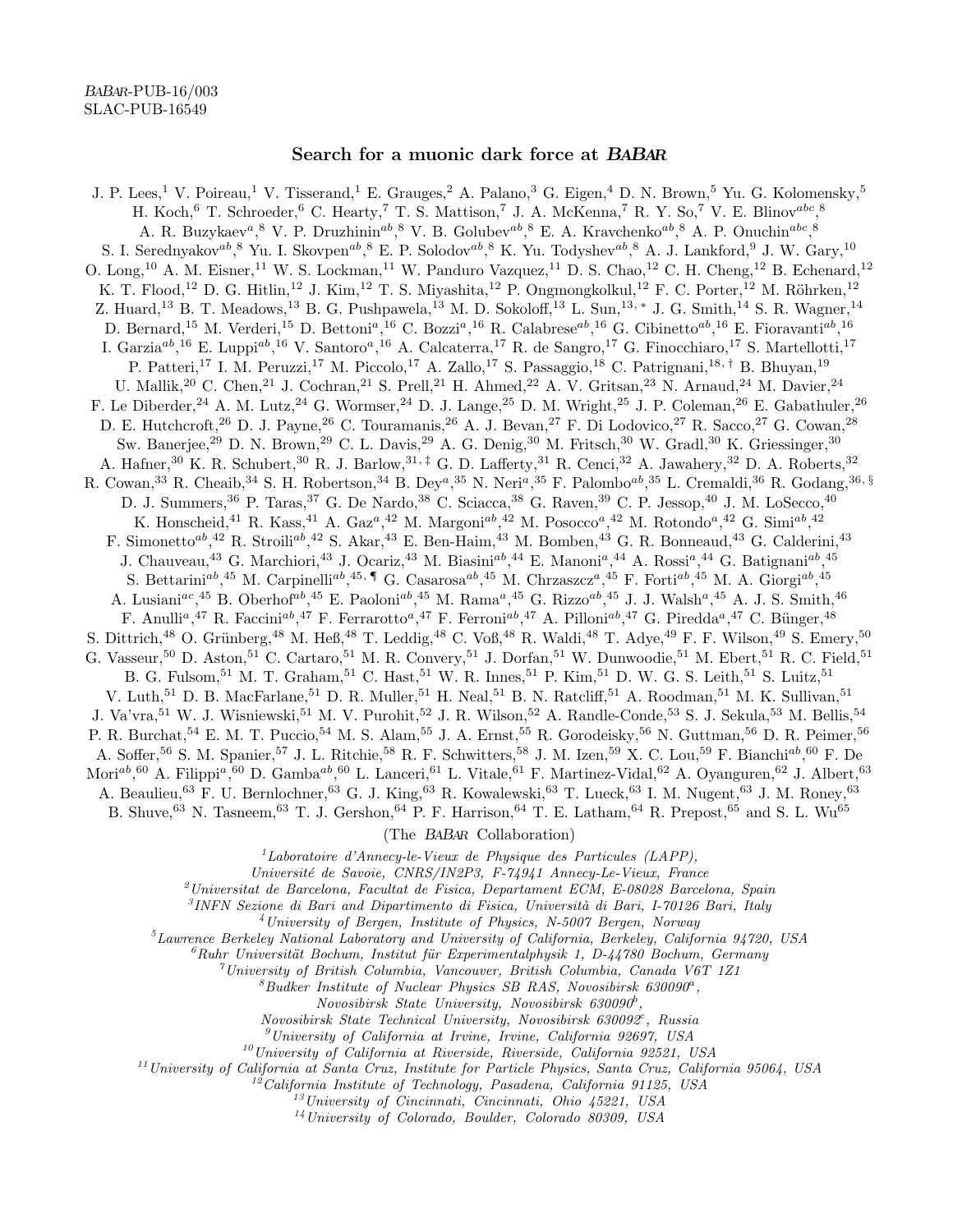<sup>15</sup>Laboratoire Leprince-Ringuet, Ecole Polytechnique, CNRS/IN2P3, F-91128 Palaiseau, France

<sup>16</sup>INFN Sezione di Ferrara<sup>a</sup>; Dipartimento di Fisica e Scienze della Terra, Università di Ferrara<sup>b</sup>, I-44122 Ferrara, Italy

<sup>17</sup>INFN Laboratori Nazionali di Frascati, I-00044 Frascati, Italy

<sup>18</sup>INFN Sezione di Genova, I-16146 Genova, Italy

<sup>19</sup>Indian Institute of Technology Guwahati, Guwahati, Assam, 781 039, India

 $^{20}$ University of Iowa, Iowa City, Iowa 52242, USA

 $^{21}I$ owa State University, Ames, Iowa 50011, USA

 $^{22}$ Physics Department, Jazan University, Jazan 22822, Kingdom of Saudi Arabia

 $^{23}$  Johns Hopkins University, Baltimore, Maryland 21218, USA

<sup>24</sup>Laboratoire de l'Accélérateur Linéaire, IN2P3/CNRS et Université Paris-Sud 11,

Centre Scientifique d'Orsay, F-91898 Orsay Cedex, France

 $^{25}$ Lawrence Livermore National Laboratory, Livermore, California 94550, USA

 $^{26}$ University of Liverpool, Liverpool L69 7ZE, United Kingdom

 $^{27}Q$ ueen Mary, University of London, London, E1 4NS, United Kingdom

<sup>28</sup> University of London, Royal Holloway and Bedford New College, Egham, Surrey TW20 0EX, United Kingdom

 $\overset{29}{\;}$ University of Louisville, Louisville, Kentucky 40292, USA

 $30$  Johannes Gutenberg-Universität Mainz, Institut für Kernphysik, D-55099 Mainz, Germany

 $31$ University of Manchester, Manchester M13 9PL, United Kingdom

 $32$ University of Maryland, College Park, Maryland 20742, USA

<sup>33</sup>Massachusetts Institute of Technology, Laboratory for Nuclear Science, Cambridge, Massachusetts 02139, USA

 $^{34}McGill$  University, Montréal, Québec, Canada H3A 2T8

<sup>35</sup>INFN Sezione di Milano<sup>a</sup>; Dipartimento di Fisica, Università di Milano<sup>b</sup>, I-20133 Milano, Italy

<sup>36</sup>University of Mississippi, University, Mississippi 38677, USA

 $37$ Université de Montréal, Physique des Particules, Montréal, Québec, Canada H3C 3J7

<sup>38</sup>INFN Sezione di Napoli and Dipartimento di Scienze Fisiche,

Universit`a di Napoli Federico II, I-80126 Napoli, Italy

<sup>39</sup>NIKHEF, National Institute for Nuclear Physics and High Energy Physics, NL-1009 DB Amsterdam, The Netherlands

 $^{40}$ University of Notre Dame, Notre Dame, Indiana 46556, USA

<sup>41</sup>Ohio State University, Columbus, Ohio 43210, USA

<sup>42</sup>INFN Sezione di Padova<sup>a</sup>; Dipartimento di Fisica, Università di Padova<sup>b</sup>, I-35131 Padova, Italy

 $^{43}$ Laboratoire de Physique Nucléaire et de Hautes Energies,

IN2P3/CNRS, Université Pierre et Marie Curie-Paris6,

Universit´e Denis Diderot-Paris7, F-75252 Paris, France

<sup>44</sup>INFN Sezione di Perugia<sup>a</sup>; Dipartimento di Fisica, Università di Perugia<sup>b</sup>, I-06123 Perugia, Italy

 $^{45}$ INFN Sezione di Pisa<sup>a</sup>; Dipartimento di Fisica,

Università di Pisa<sup>b</sup>; Scuola Normale Superiore di Pisa<sup>c</sup>, I-56127 Pisa, Italy

<sup>46</sup>Princeton University, Princeton, New Jersey 08544, USA

 $^{47}$ INFN Sezione di Roma<sup>a</sup>; Dipartimento di Fisica,

Università di Roma La Sapienza<sup>b</sup>, I-00185 Roma, Italy

 $^{48}$ Universität Rostock, D-18051 Rostock, Germany

 $^{49}Rutherford$  Appleton Laboratory, Chilton, Didcot, Oxon, OX11 0QX, United Kingdom

 $50$ <sup>60</sup>CEA, Irfu, SPP, Centre de Saclay, F-91191 Gif-sur-Yvette, France

 $51 SLAC$  National Accelerator Laboratory, Stanford, California 94309 USA

<sup>52</sup>University of South Carolina, Columbia, South Carolina 29208, USA

<sup>53</sup>Southern Methodist University, Dallas, Texas 75275, USA

<sup>54</sup>Stanford University, Stanford, California 94305, USA

<sup>55</sup>State University of New York, Albany, New York 12222, USA

<sup>56</sup>Tel Aviv University, School of Physics and Astronomy, Tel Aviv, 69978, Israel

<sup>57</sup>University of Tennessee, Knoxville, Tennessee 37996, USA

<sup>58</sup>University of Texas at Austin, Austin, Texas 78712, USA

<sup>59</sup>University of Texas at Dallas, Richardson, Texas 75083, USA

<sup>60</sup>INFN Sezione di Torino<sup>a</sup>; Dipartimento di Fisica, Università di Torino<sup>b</sup>, I-10125 Torino, Italy

 $^{61}$ INFN Sezione di Trieste and Dipartimento di Fisica, Università di Trieste, I-34127 Trieste, Italy

<sup>62</sup>IFIC, Universitat de Valencia-CSIC, E-46071 Valencia, Spain

 $^{63}$ University of Victoria, Victoria, British Columbia, Canada V8W 3P6

 $64$  Department of Physics, University of Warwick, Coventry CV4 7AL, United Kingdom

 $^{65}$ University of Wisconsin, Madison, Wisconsin 53706, USA

Many models of physics beyond the Standard Model predict the existence of new Abelian forces with new gauge bosons mediating interactions between "dark sectors" and the Standard Model. We report a search for a dark boson  $Z'$  coupling only to the second and third generations of leptons in the reaction  $e^+e^- \to \mu^+\mu^- Z', Z' \to \mu^+\mu^-$  using 514 fb<sup>-1</sup> of data collected by the BABAR experiment. No significant signal is observed for  $Z'$  masses in the range  $0.212 - 10$  GeV. Limits on the coupling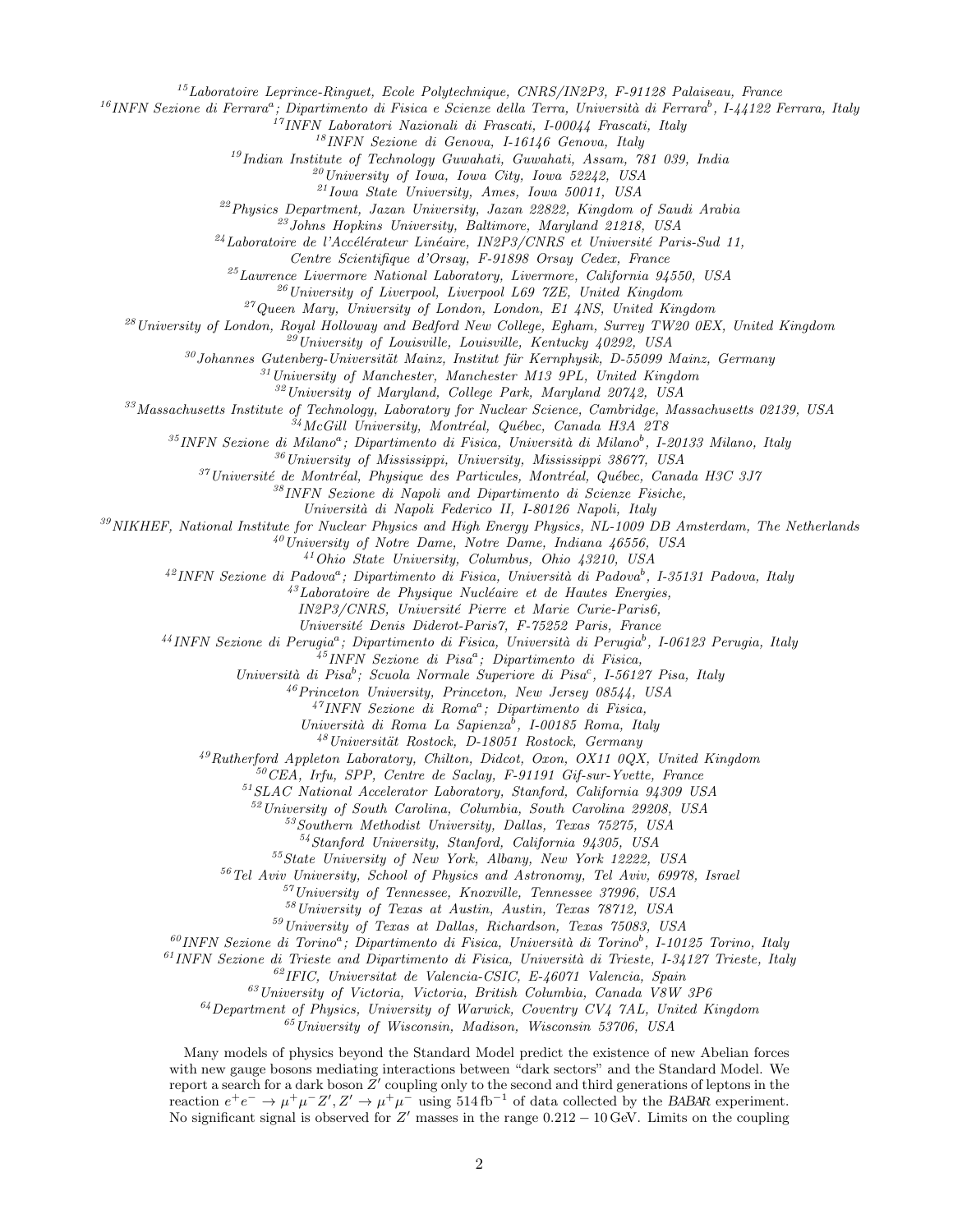parameter g' as low as  $7 \times 10^{-4}$  are derived, leading to improvements in the bounds compared to those previously derived from neutrino experiments.

PACS numbers: 12.60.-i, 14.80.-j, 13.66.Hk, 95.35.+d

In spite of the many successes of the Standard Model (SM), the known particles and interactions are insufficient to explain cosmological and astrophysical observations of dark matter. This motivates the possibility of new hidden sectors that are only feebly coupled to the SM; by analogy with the SM, such sectors may contain their own interactions with new gauge bosons  $(Z')$ . In the simplest case of a hidden  $U(1)$  interaction, SM fields may directly couple to the  $Z'$ , or alternatively the  $Z'$ boson may mix with the SM hypercharge boson, which typically results from an off-diagonal kinetic term [1]. In the latter case, the  $Z'$  inherits couplings proportional to the SM gauge couplings; due to large couplings to electrons and light-flavor quarks, such scenarios are strongly constrained by existing searches [2–8].

When SM fields are directly charged under the dark force, however, the  $Z'$  may interact preferentially with heavy-flavor leptons, greatly reducing the sensitivity of current searches. Such interactions could account for the experimentally measured value of the muon anomalous magnetic dipole moment [9], as well as the discrepancy in the proton radius extracted from measurements of the Lamb shift in muonic hydrogen compared to observations in non-muonic atoms [10, 11]. Direct  $Z'$  couplings to lefthanded leptons also lead to new interactions involving SM neutrinos that increase the cosmological abundance of sterile neutrinos mixing with SM neutrinos, consistent with the observed dark matter abundance [12].

We report herein a search for dark bosons  $Z'$  with vector couplings only to the second and third generations of leptons [13, 14] in the reaction  $e^+e^- \to \mu^+\mu^-Z', Z' \to$  $\mu^+\mu^-$ . While such a scenario can be additionally constrained by neutrino-nucleus scattering at neutrino beam experiments, the measurement presented here is also sensitive to models where couplings to neutrinos are absent, such as a gauge boson coupled exclusively to righthanded muons [15]. This search is based on 514 fb<sup>-1</sup> of data collected by the BABAR detector at the PEP-II  $e^+e^-$  storage ring, mostly taken at the  $\Upsilon(4S)$  resonance, but also at the  $\Upsilon(3S)$  and  $\Upsilon(2S)$  peaks, as well as in the vicinity of these resonances [16]. The BABAR detector is described in detail elsewhere [17, 18]. Dark boson masses between the dimuon threshold and 10 GeV are probed [19]. To avoid experimental bias, the data are

only examined after finalizing the analysis strategy. A sample of about 5% of the dataset is used to optimize and validate the analysis strategy, and is then discarded.

Signal events are simulated by MadGraph 5 [20] and hadronized in Pythia  $6$  [21] for  $Z'$  mass hypotheses ranging from the dimuon mass threshold to 10.3 GeV. The background arises mainly from QED processes. The  $e^+e^- \rightarrow \mu^+\mu^-\mu^+\mu^-$  reaction is generated with Diag36 [22], which includes the full set of lowest order diagrams, while the  $e^+e^- \rightarrow \mu^+\mu^-(\gamma)$  and  $e^+e^- \rightarrow$  $\tau^+\tau^-(\gamma)$  processes are simulated with KK [23]. Other sources of background include  $e^+e^- \to q\bar{q}$   $(q = u, d, s, c)$ continuum production, simulated with JETSET [24], and  $e^+e^- \rightarrow \pi^+\pi^-J/\psi$  events, generated using EvtGen [25] with a phase-space model. The detector acceptance and reconstruction efficiencies are determined using a Monte Carlo (MC) simulation based on GEANT4 [26].

We select events containing two pairs of oppositelycharged tracks, where both positively-charged or both negatively-charged tracks are identified as muons by particle identification algorithms (PID). Identifying only two muons maintains high signal efficiency while rejecting almost all background sources but  $e^+e^- \rightarrow \mu^+\mu^-\mu^+\mu^$ events. In addition, the sum of energies of electromagnetic clusters above 30 MeV not associated to any track must be less than 200 MeV to remove background containing neutral particles. To suppress background from the decay chain  $\Upsilon(3S, 2S) \rightarrow \pi^+\pi^-\Upsilon(1S), \Upsilon(1S) \rightarrow$  $\mu^+\mu^-$ , we reject events taken on the  $\Upsilon(2S)$  or  $\Upsilon(3S)$ peaks containing any pair of oppositely charged tracks with any dimuon invariant mass within 100 MeV of the nominal  $\Upsilon(1S)$  mass.

The distribution of the four-muon invariant mass after these cuts is shown in Fig. 1 for the data taken at the  $\Upsilon(4S)$  center-of-mass (CM) energy. The background at low masses is fairly well reproduced by the simulation, while the  $e^+e^- \rightarrow \mu^+\mu^-\mu^+\mu^-$  Monte Carlo overestimates the full-energy peak by  $\sim 30\%$  and fails to reproduce the radiative tail. This is expected, since Diag36 does not simulate initial state radiation (ISR). We further select  $e^+e^- \rightarrow \mu^+\mu^-\mu^+\mu^-$  events by requiring a four-muon invariant mass within 500 MeV of the nominal CM energy, allowing for the possibility of ISR emission. The four-muon system is finally fitted, constraining its CM energy to be within the beam energy spread and the tracks to originate from the interaction point to within its uncertainty. This kinematic fit is solely used to improve the  $Z'$  mass resolution of the bulk of events near the full-energy peak; no further requirement is imposed on the fit quality. We do not attempt to select a single  $Z' \to \mu^+ \mu^-$  candidate per event, but simply consider all combinations.

The distribution of the reduced dimuon mass,  $m_R =$ 

<sup>∗</sup>Now at: Wuhan University, Wuhan 43072, China

<sup>†</sup>Now at: Universit`a di Bologna and INFN Sezione di Bologna, I-47921 Rimini, Italy

<sup>‡</sup>Now at: University of Huddersfield, Huddersfield HD1 3DH, UK §Now at: University of South Alabama, Mobile, Alabama 36688, USA

<sup>¶</sup>Also at: Universit`a di Sassari, I-07100 Sassari, Italy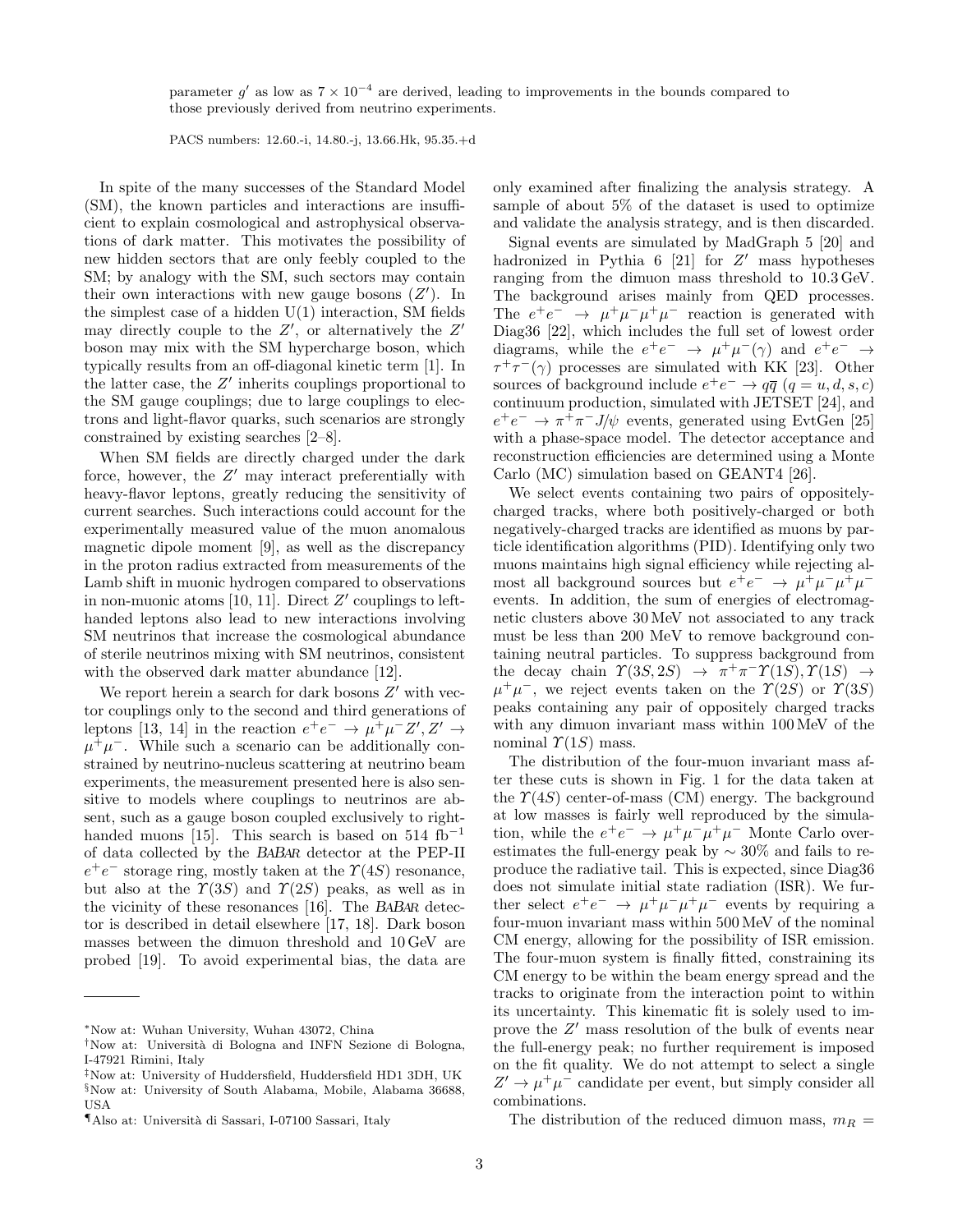$\sqrt{m_{\mu^+\mu^-}^2-4m_{\mu}^2}$ , is shown in Fig. 2, together with the predictions of various Monte Carlo simulations. The reduced mass has a smoother behavior near threshold and is easier to model than the dimuon mass. The spectrum is dominated by  $e^+e^- \rightarrow \mu^+\mu^-\mu^+\mu^-$  production, with additional contributions from  $e^+e^- \rightarrow$  $\pi^+\pi^-\rho, \rho \to \pi^+\pi^-, e^+e^- \to \mu^+\mu^-\rho, \rho \to \pi^+\pi^-,$  and  $e^+e^- \rightarrow \pi^+\pi^-J/\psi, J/\psi \rightarrow \mu^+\mu^-$  events, where one or several pions are misidentified as muons. A peak corresponding to the  $\rho$  meson is visible at low mass; the second  $Z'$  candidate reconstructed in these events generates the enhancement near 9.5 GeV. Other than the  $J/\psi$ , no significant signal of other narrow resonances is observed.



FIG. 1: The distribution of the four-muon invariant mass,  $m(4\mu)$ , for data taken at the  $\Upsilon(4S)$  peak together with Monte Carlo predictions of various processes normalized to data luminosity. The  $e^+e^- \rightarrow \mu^+\mu^-\mu^+\mu^-$  Monte Carlo does not include ISR corrections.

The signal efficiency rises from  $\sim$  35% at low masses to  $\sim$  50% around  $m_R = 6 - 7$  GeV, before dropping again at higher masses. The signal efficiencies include a correction factor of 0.82, which primarily accounts for the impact of ISR not included in the simulation, as well as differences between data and simulation in trigger efficiency, charged particle identification, and track and photon reconstruction efficiencies. This correction factor is derived from the ratio of the  $m_R$  distribution in simulated  $e^+e^- \rightarrow \mu^+\mu^-\mu^+\mu^-$  events to the observed distribution in the mass region 1–9 GeV, excluding the  $J/\psi$  region (light blue line in Fig. 2). An uncertainty of 5% is propagated as a systematic uncertainty, covering the small variations between data-taking periods and the uncertainties on the  $e^+e^- \to \mu^+\mu^-\mu^+\mu^-$  cross-section.

We extract the signal yield as a function of  $m_{Z}$  by performing a series of unbinned maximum likelihood fits to the reduced dimuon mass spectrum, covering the mass range  $m_B < 10$  GeV for the data taken near the  $\Upsilon(4S)$ resonance, and up to 9 GeV for the datasets collected



FIG. 2: The distribution of the reduced dimuon mass,  $m_R$ , together with Monte Carlo predictions of various processes normalized to data luminosity. Four combinations per event are included. The fit of the ratio between reconstructed and simulated events is shown as a light blue dashed line. The  $e^+e^- \rightarrow \mu^+\mu^-\mu^+\mu^-$  Monte Carlo does not include ISR or other efficiency corrections (see text).

near the  $\Upsilon(2S)$  and  $\Upsilon(3S)$  resonances. The search is conducted in varying mass steps that correspond to the dark boson mass resolution. Each fit is performed over an interval 50 times broader than the signal resolution at that mass for  $m_R > 0.2 \,\text{GeV}$ , or over a fixed interval  $0 - 0.3$  GeV for  $m_R < 0.2$  GeV. We estimate the signal resolution by Gaussian fits to several simulated  $Z'$  samples for the purpose of determining the scan steps, and interpolate the results to all other masses. The resolution varies between 1−9 MeV, dominated by experimental effects. We probe a total of 2219 mass hypotheses. The bias in the fitted values, estimated from a large ensemble of pseudo-experiments, is negligible.

The likelihood function, described below, contains components from signal, continuum background, and peaking background where appropriate. The signal probability density function (pdf) is modeled directly from the signal Monte Carlo mass distribution using a nonparametric kernel density function. The pdf is interpolated between the known simulated masses using an algorithm based on the cumulative density function [27]. An uncertainty of  $0.1 - 3.2$  events associated to this procedure is estimated by taking the next-to-closest mass point in place of the closest simulated mass point to interpolate the signal shape. The agreement between the simulated signal resolution and the data is assessed by fitting the full-energy peak of the four-muon invariant mass spectrum in the range  $10.3 - 10.7 \,\text{GeV}$  with a Crystal Ball function [28]. The ratio of simulated and reconstructed peak widths is  $1.01 \pm 0.04$ , consistent with unity. The impact of ISR emission on the peak widths are expected to be small in that mass range. Similarly, the decay width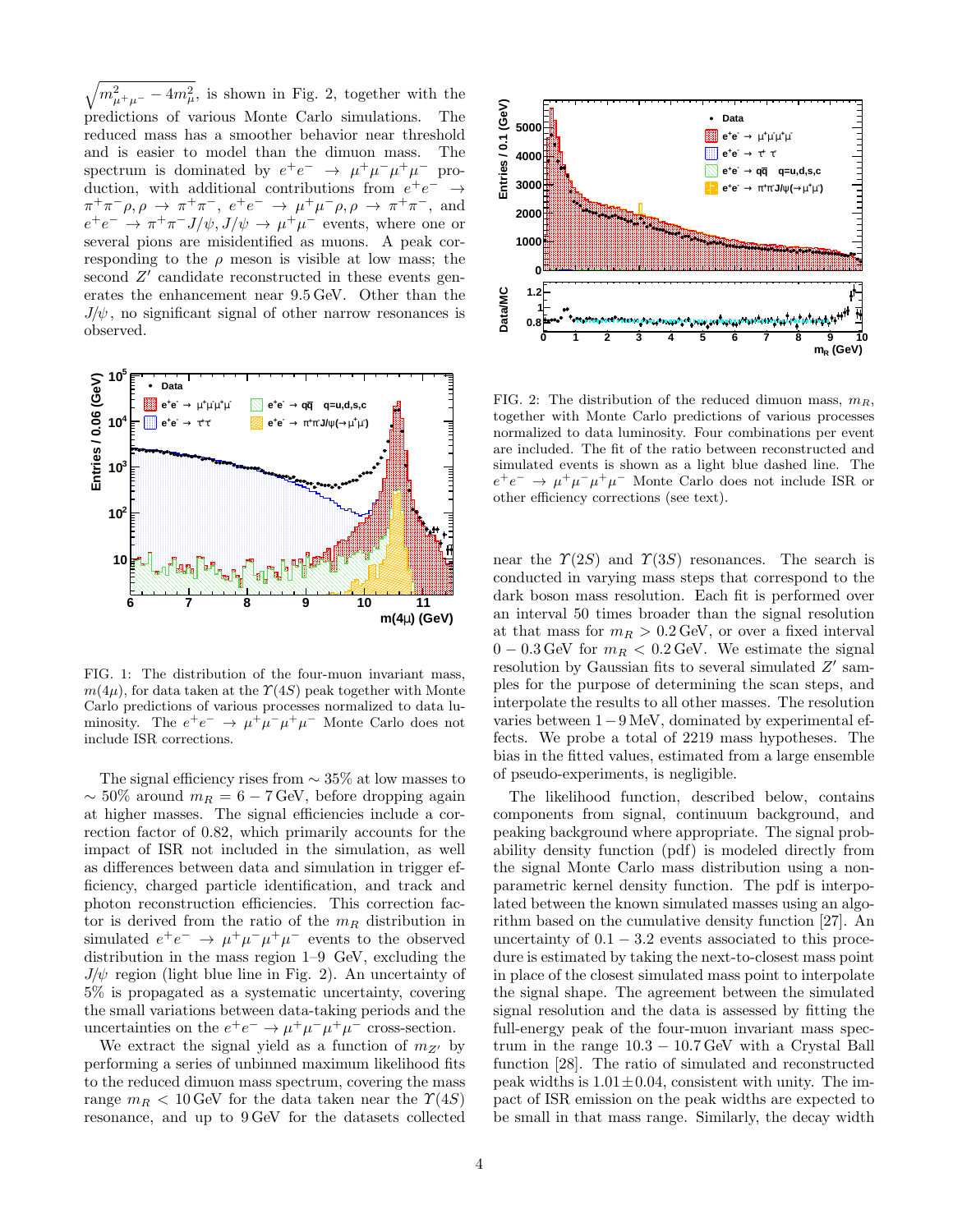of the  $J/\psi$  resonance is well reproduced by the simulation within its uncertainty.

The background is described by a function of the form  $arctan(ax + bx^2 + cx^3)$  for fits in the low mass region, where  $a, b, c$  are free parameters, and by a second order polynomial above  $m_R = 0.2$  GeV. The two methods give similar signal yields at the transition point. Peaking contributions from the  $J/\psi$  resonance are modeled from the mass distribution extracted from the corresponding Monte Carlo, leaving the yield as a free parameter. We exclude the resonant region from the search, vetoing a range of  $\pm 30$  MeV around the nominal  $J/\psi$  mass. The contribution from  $\rho$ -meson decay is very wide and easily absorbed by the background fit in each narrow window. We estimate the uncertainty associated with the background model by repeating the fit using a third order polynomial in the high-mass region or a fourth-order polynomial constrained to pass through the origin in the low mass range. This uncertainty is as large as 35% of the statistical uncertainty in the vicinity of the dimuon threshold and high-mass boundary, but remains at a level of a few percent outside these regions.

The  $e^+e^- \to \mu^+\mu^- Z', Z' \to \mu^+\mu^-$  cross-section is extracted for each dataset as a function of the  $Z'$  mass by dividing the signal yield by the efficiency and luminosity. The uncertainties on the luminosity (0.6%) [16] and the limited Monte Carlo statistics (1–3%) are propagated as systematic uncertainties. The cross-sections are finally combined and displayed in Fig. 3. We consider all but the uncertainties on the luminosity and the efficiency corrections to be uncorrelated. The statistical significance of each fit is taken as  $S_S = \text{sign}(N_{\text{sig}}) \sqrt{2 \log (\mathcal{L}/\mathcal{L}_0)}$ , where  $N_{\text{sig}}$  is the fitted signal yield, and  $\mathcal{L}(\mathcal{L}_0)$  is the maximum likelihood values for a fit including (excluding) a signal. These significances are almost Gaussian, and the combined significance is derived under this assumption. A large sample of Monte Carlo experiments is generated to estimate trial factors. The largest local significance is 4.3 $\sigma$ , observed near  $m_{Z'} = 0.82$  GeV, corresponding to a global significance of  $1.6\sigma$ , consistent with the null hypothesis.

We derive 90% confidence level (CL) Bayesian upper limits (UL) on the cross-section  $\sigma(e^+e)$  $\rightarrow$  $\mu^+\mu^-Z', Z' \to \mu^+\mu^-)$ , assuming a uniform prior in the cross-section by integrating the likelihood from zero up to 90% of its area. Correlated (uncorrelated) systematic uncertainties are included by convolving the combined (individual) likelihood with Gaussian distributions having variances equal to the corresponding uncertainties. The results are displayed in Fig. 4 as a function of the  $Z'$  mass. The corresponding  $90\%$  CL upper limits on the coupling parameter  $g'$  in the scenario with equal magnitude vector couplings to muons, taus, and the corresponding neutrinos are shown in Fig. 5, together with constraints derived from neutrino experiments [29]. Upper limits down to  $7 \times 10^{-4}$  near the dimuon threshold are set.

In summary, we report the first search for the di-



FIG. 3: The measured  $e^+e^- \to \mu^+\mu^-Z', Z' \to \mu^+\mu^-$  crosssection together with its statistical significance,  $S_S$  (see text for definition), as a function of the  $Z'$  mass. The uncertainty on each point is shown as light gray error bars. The dark gray band indicates the region excluded from the analysis.



FIG. 4: The 90% CL upper limits on the cross-section  $\sigma(e^+e^- \rightarrow \mu^+\mu^-Z', Z' \rightarrow \mu^+\mu^-)$  as a function of the Z' mass. The dark gray band indicates the region excluded from the analysis.

rect production of a new muonic dark force boson, providing a model-independent test of theories with new light particles coupled to muons. For identical coupling strength to muons, taus, and the corresponding neutrinos, we exclude all but a sliver of the remaining parameter space preferred by the discrepancy between the calculated and measured anomalous magnetic moment of the muon above the dimuon threshold [29], and we set the strongest bounds for nearly all of the parameter space below  $\sim 3 \,\text{GeV}$ . Because this search relies only on the Z' coupling to muons, the result can also be interpreted giving powerful constraints on other new vectors and scalars that interact exclusively with muons.